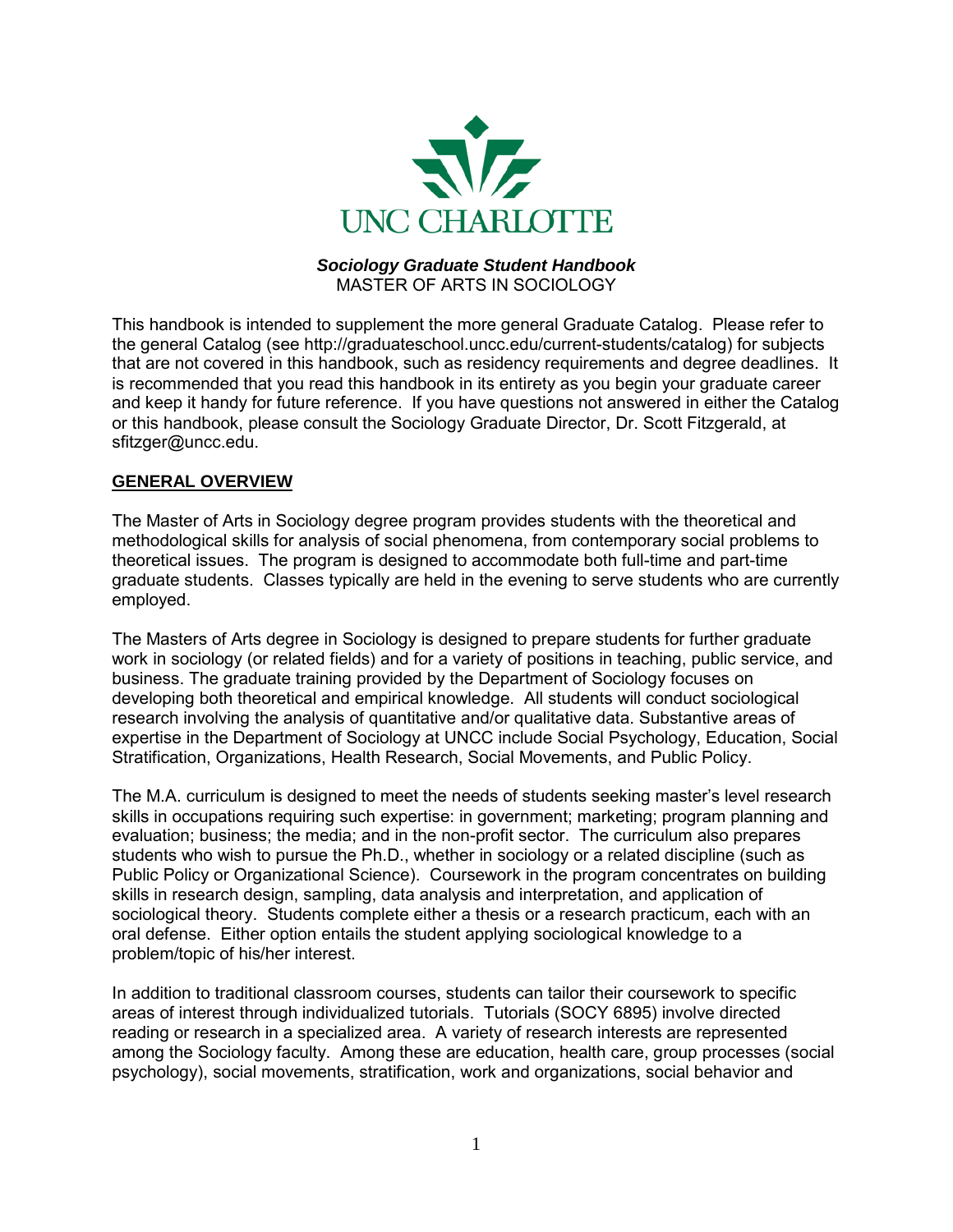evolution, and comparative and historical sociology. Through coursework and tutorials students can gain a substantive knowledge base that complements their social research skills.

## *FOR FURTHER INFORMATION*

Dr. Scott Fitzgerald Associate Professor and Director of Graduate Studies, Department of Sociology phone: (704) 687-7805 fax: (704) 687-3091 email: sfitzger@uncc.edu

## **DEPARTMENTAL REQUIREMENTS FOR ADMISSION TO THE PROGRAM**

(1) An overall undergraduate grade point average of 3.0 or better on a 4.0 scale; (2) An acceptable score on the verbal and quantitative portions of the Graduate Record

Examination (GRE).

(3) 18 credit hours in social science courses; and

(4) Demonstrated undergraduate competence in research methods and statistics for social research.

Students who have not had undergraduate statistics will be *required* to take the undergraduate quantitative analysis class (SOCY 4156/5156). This, and other undergraduate classes, cannot count toward completion of the M.A. degree. (SOCY 5156 does count toward full-time status for financial aid purposes.)

**Credit Transfer**: With departmental approval, students may transfer up to six (6) hours of graduate work for which the applicant received a grade of B or better from another institution or related UNC Charlotte program. Likewise, up to six (6) hours of post-baccalaureate credit (courses taken after a student has finished the undergraduate degree but before acceptance to the graduate program) can be applied to the graduate degree.

# **ACADEMIC ADVISEMENT FOR GRADUATE STUDENTS**

The management of a student's graduate program is largely in the hands of the student, under the guidance of the student's advisor and the Graduate Director. The Graduate Director initially serves as the student's advisor; the student should seek out a member of the faculty to serve as mentor, advisor, and thesis committee chair. This is typically done during the second semester. The committee chair then works closely and individually with the student in program planning, committee member selection, selection of research topics, and planning of tutorials.

#### **REQUIREMENTS FOR THE MASTER OF ARTS DEGREE**

All students are required to complete a minimum of thirty-five (35) semester hours of coursework, including:

- (1) 12 hours of common core courses;
- (2) at least one additional research methods course in the department;
- (3) at least two elective courses in the department; and
- (4) six hours of thesis (SOCY 6996) or research practicum (SOCY 6897).

Students may take up to **five** elective credit hours in tutorials (see below).

Students also may take up to two 5000-, 6000- or 8000-level courses in other departments (subject to approval by the Graduate Director), and are encouraged to do so where their areas of interest overlap with other programs (i.e., psychology, education, organizational science, public policy, history, geography). Courses taught in other programs (e.g., Public Policy,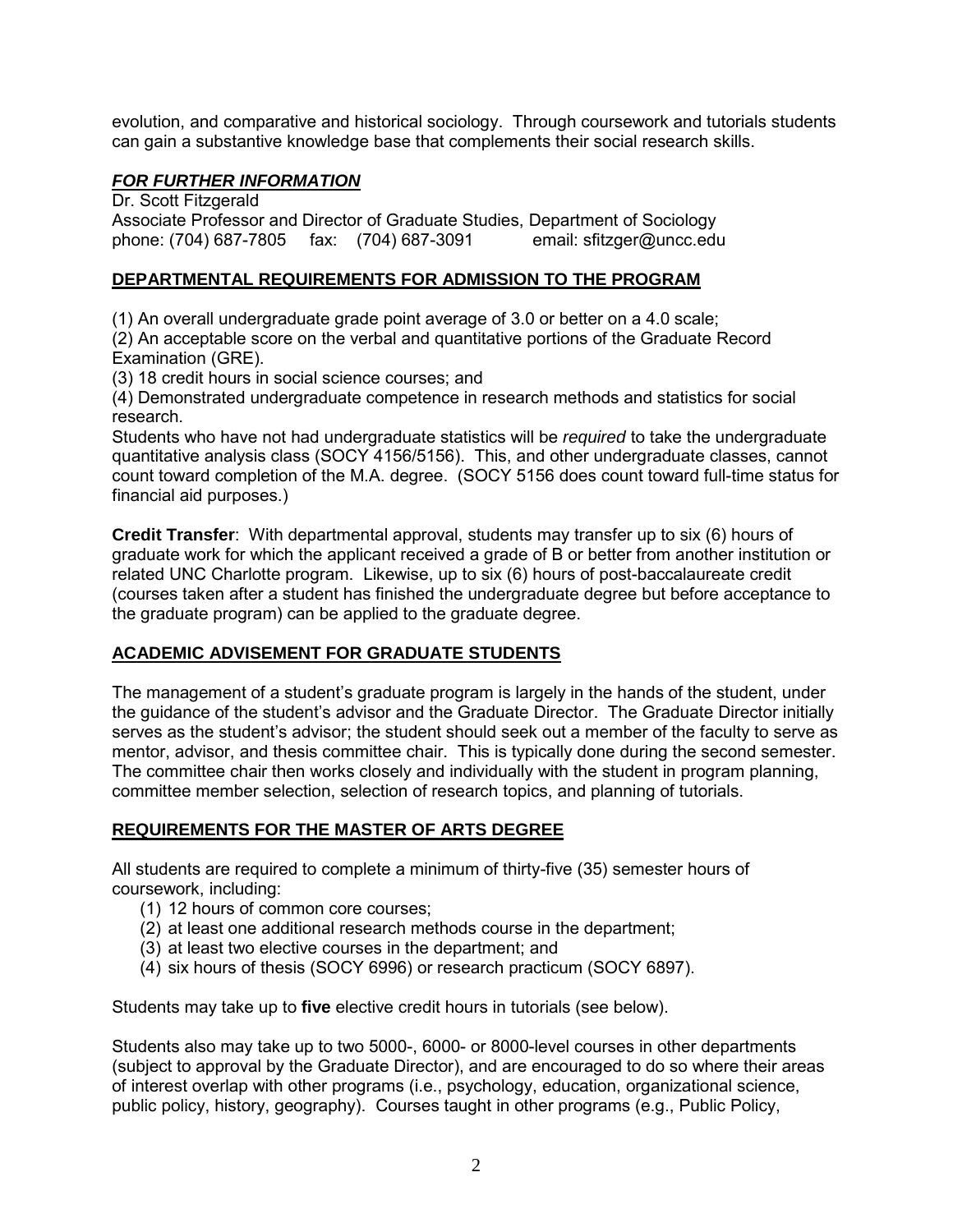Organizational Science) by Sociology faculty do not count as coursework outside of the department.

Courses only count toward the degree if the student earned a B or better. Two Cs from courses taken inside or outside of the Department will result in suspension from the program. Students wishing to re-enter the program must re-apply. Readmission is not guaranteed. The application must address causes of poor performance and an amelioration plan. Re-admitted students must re-take any credits where they earned a C. Two additional Cs will result in permanent expulsion from the program.

#### **Core Courses:**

- SOCY 5151. Proseminar (3 credits). Introduction to the discipline of sociology and the UNC Charlotte sociology program; basic skills for graduate school.
- SOCY 6651. Social Theory (3 credits). Analysis of contemporary social theories.
- SOCY 6652. Issues in Social Research (3 credits). Principal methods of social research.
- SOCY 6653. Advanced Quantitative Analysis (3 credits). Multivariate statistical techniques for social research.

#### **Additional Research Methods** courses *may* include:

- SOCY 6136 Qualitative Research Methods
- SOCY 6617 Data Utilization
- SOCY 6630 Investigating Health and Health Research
- SOCY 6640 Evaluation Research
- SOCY 6090 (as appropriate and with permission of the Director of Graduate Studies)

#### **Elective Courses**

Students may choose their elective courses from 5000-, 6000-, and 8000- level courses offered in the department and from approved courses outside the department (check with the Graduate Director).

At least 50% of the required credit hours for the M.A. degree must be at the 6000 level or above. Students may not count 4000-level or lower courses toward the M.A. **Required undergraduate courses may not be used for graduate credit, even when enrolled at the 5000 level.**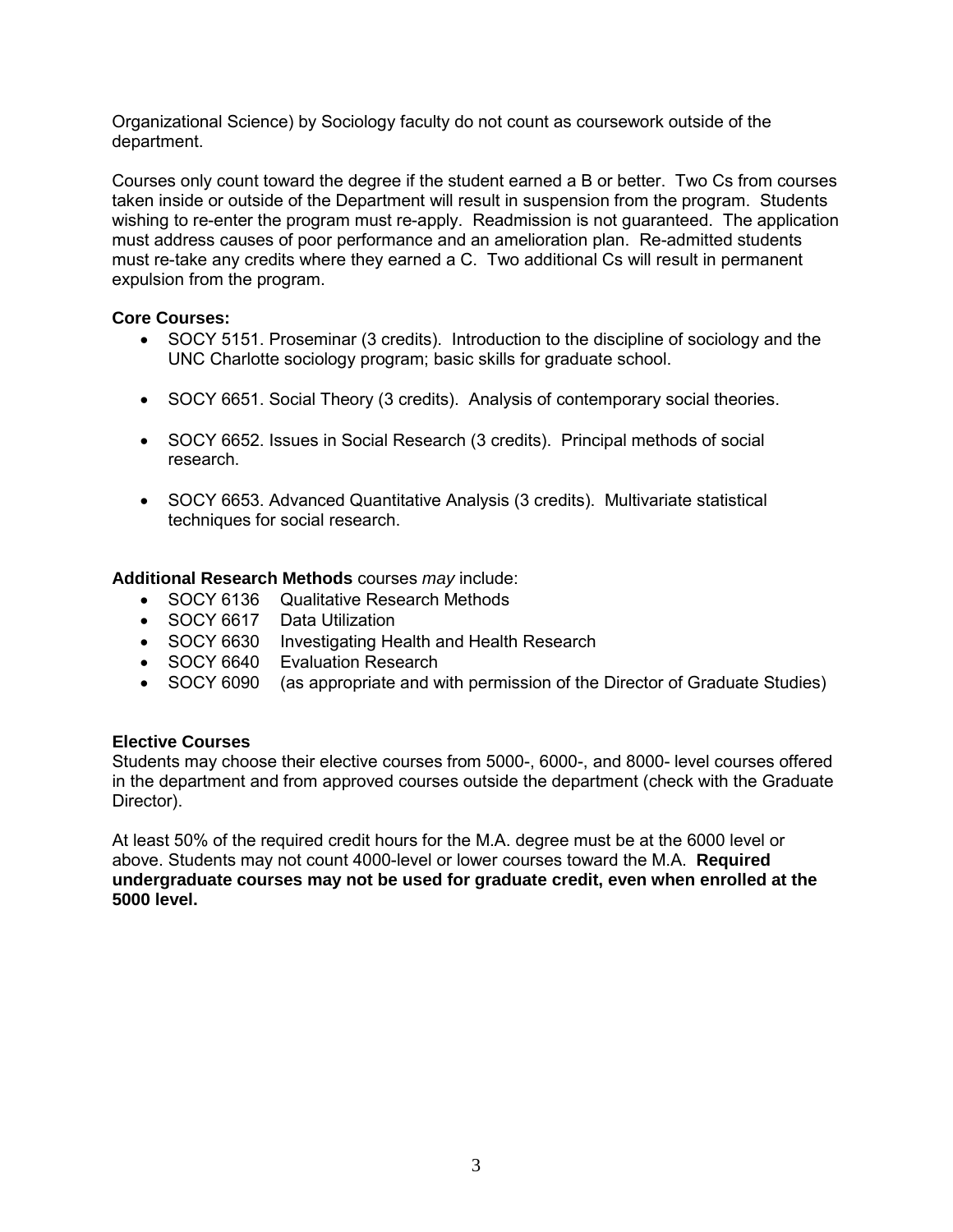## **TIME TABLE** (subject to adjustment)

The M.A. program is designed so that students may finish in two years, although students taking courses part-time may take longer. Full-time coursework consists of 9 hours; maximum course load is 12 hours. The following provisional timetable may serve as a planning guide. It assumes that students begin their coursework in the Fall; students beginning in the Spring will have to make adjustments.

| Year 1<br><b>Fall</b><br>Socy 5151 Proseminar<br>Socy 6653 Advanced Quantitative Methods<br>Elective              | <b>Spring</b><br>Socy 6652 Social Research Methods<br>Socy 6651 Social Theory<br><b>Elective or Tutorial</b> |
|-------------------------------------------------------------------------------------------------------------------|--------------------------------------------------------------------------------------------------------------|
| Identify research interests                                                                                       | Identify thesis topic. Begin literature review                                                               |
| During the summer, complete literature review for thesis and begin data collection                                |                                                                                                              |
| Year <sub>2</sub><br>Fall<br><b>Research Methods Elective</b><br>Elective or thesis hours<br>Elective or Tutorial | <b>Spring</b><br>Research practicum or thesis hours<br><b>Elective or Tutorial</b>                           |
| Analyze data and write first draft of thesis                                                                      | Revise thesis; Oral defense                                                                                  |

## **TIME LIMITS**

All requirements for the degree must be completed within 6 calendar years, beginning with the date the student commences courses carrying graduate credit applicable to the degree program.

# **ADMISSION TO CANDIDACY**

Upon successful completion of a minimum of 18 semester hours of graduate work and in no case later than four weeks prior to the beginning of the semester in which he/she expects to complete all requisites for the degree, a student should file for admission to candidacy on the form supplied by the Graduate School. This application is a check sheet approved by the student's advisor, department chairperson and college dean listing all course work to be offered for the degree (including transferred credit and courses in progress).

#### **TUTORIALS** (SOCY 6895)

A tutorial is similar to a directed independent study (DIS) in that a student elects to work closely with a faculty member to explore a given substantive area or develop research skills not typically available in regular courses. Students may take up to 5 hours of tutorial credit.

You must obtain the consent of a faculty member to work with you on the tutorial and together *complete a form for to be turned in to the Graduate Director*. You will slow your progress through the program if you do not complete the tutorial in the semester you enroll for it. Tutorials involve a great deal of commitment on the part of both the student and the faculty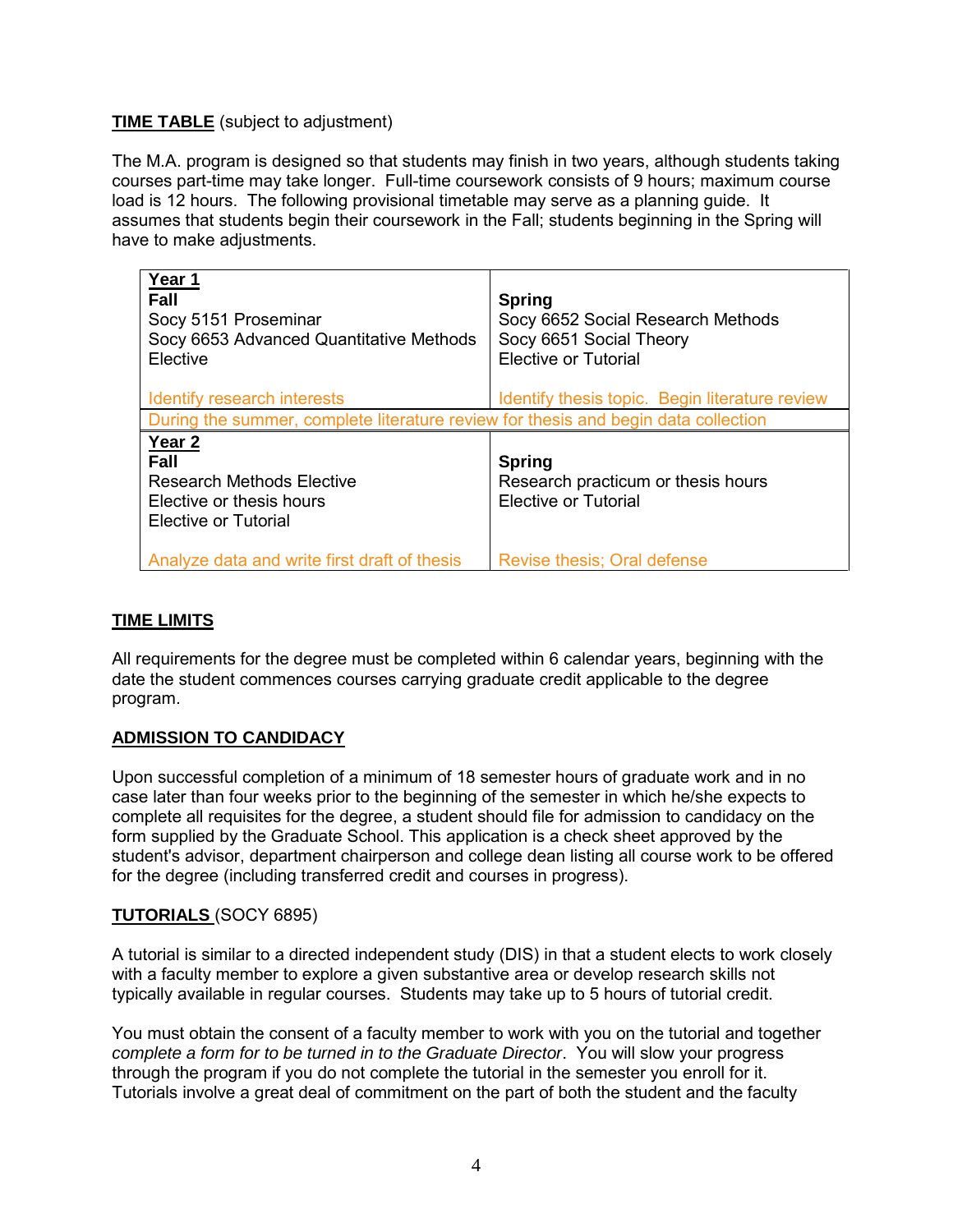member. However, if used properly, they can assist the student in preparing for the thesis, research practicum and/or further graduate work.

# **THESIS** (SOCY 6996)

A Master's Thesis is a demonstration of your ability to apply skills you have learned in graduate school to a concrete problem. Commonly, a thesis involves developing an argument, then supporting that argument with evidence. Typically, the evidence consists of appropriately analyzed empirical data, either primary (that you collect) or secondary (collected by others and available for use). A guideline as to quality is that the thesis should have the potential to be published in an appropriate refereed journal.

Note that thesis hours will be graded "IP" (for "in progress") until the thesis has been approved by your committee at defense and submitted to the Graduate School.

Steps to completing the thesis are:

1. Choose a thesis committee chair. Your committee chair will act as your advisor and help you select courses and a research topic. *You are encouraged to select a committee chair after one full semester of coursework (9 hours)*. You will want to weigh a number of factors in deciding on a committee chair. Among them are the person's research expertise and publication record, the person's current areas of interest, other students' experiences with this person as an advisor, and the ability of the person to facilitate your post-M.A. plans. You may find classroom experience, faculty publication records, faculty websites, direct meetings, and discussion with students and other faculty helpful in making this decision.

2. Meet with your committee chair several times to help identify a specific research area and to narrow your thesis topic. It often is a good idea to take a tutorial as a readings course in the subject matter in which you are interested. This will familiarize you with the general field of study in which you will be able to find a narrower topic of interest for your thesis.

3. Formulate a thesis committee. You need a committee of three members. Two members of the committee must be from the department (including your committee chair), while the other can be from another department. You may have additional members from outside the University as long as they possess a doctoral degree, however, you will need to appeal to the Graduate School for faculty outside the University to be approved for your committee. The chair should help you in selecting the second member for your committee. The third member of your committee will be assigned by the Graduate Director.

3. Prepare a Thesis Proposal. The completion of a thesis proposal should be the focus of your second full semester of coursework (or in the span of 12 – 18 hours of coursework). This will be done in close coordination with your committee chair.

4. Defend the proposal and revise your research plan as needed. To defend your thesis proposal you should distribute copies to all committee members. Then set a date when you and the committee members can meet for about 1½ hours. At the defense you will be asked to present a brief review of what you are proposing. The committee members will ask questions to help them understand what you are trying to do. They probably will ask you to make some changes to help you focus the research, add relevant literature, or improve the methods. The Graduate School requires that a form be filled out indicating completion of the thesis proposal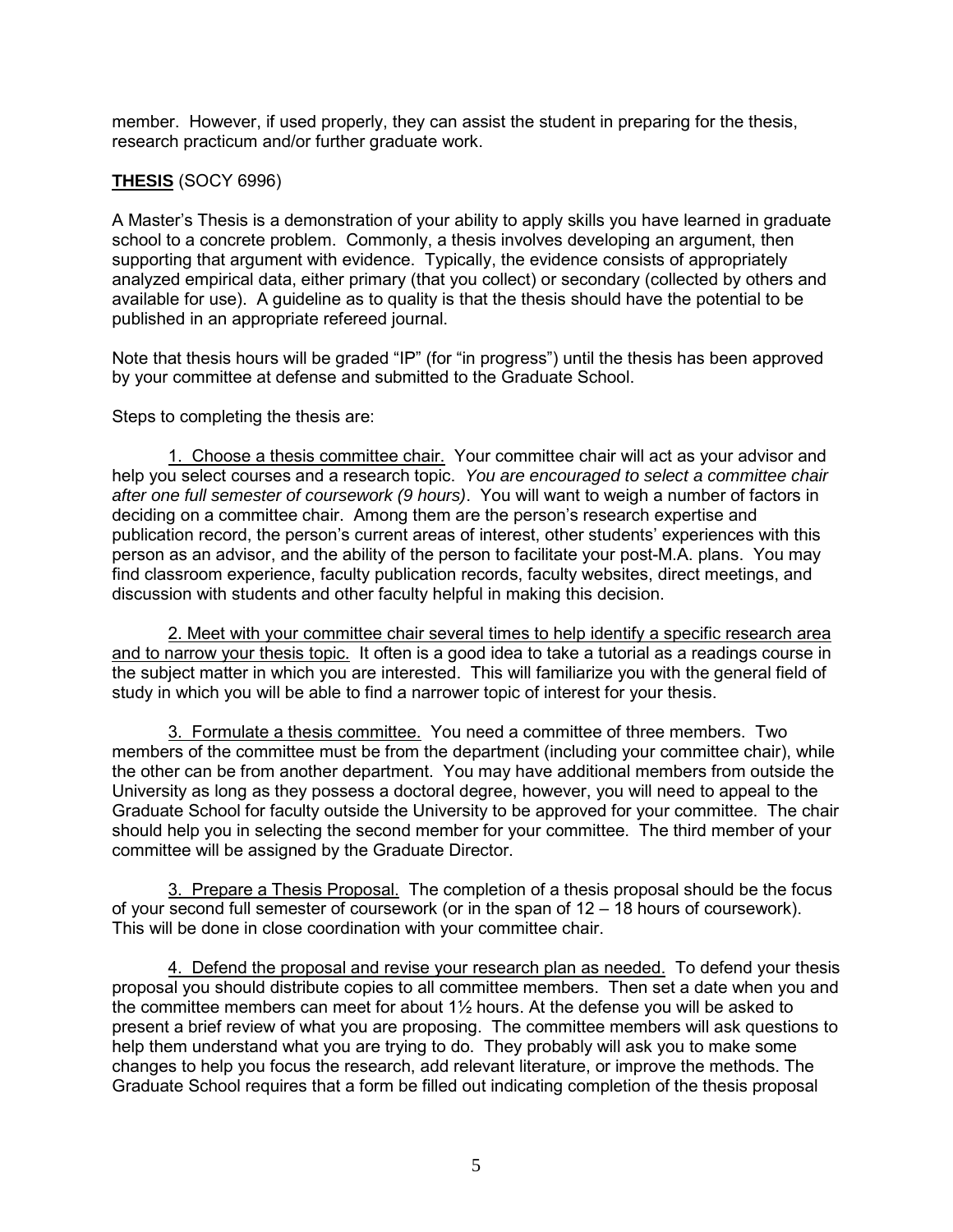and to ensure that you have received Institutional Review Board approval for research involving human participants (if needed, see page 8).

5. Develop and execute a research plan and time line. You should map out when you will accomplish each of the tasks set out in your research proposal. This will help to keep you on track and keep your work organized.

Use the summer after your first year (or some time around completion of 18 hours) to organize your research and obtain or collect data. In the Fall semester of your second year (or at 24-30 hours of coursework) analyze the data and write the first draft of your thesis.

 6. Write your first draft. The thesis should be between 40 and 60 pages long, and should follow the format of a journal article in your particular substantive area. Consult with your committee chair concerning exemplars. In preparing the thesis, use the style established by the American Sociological Association, as followed by *American Sociological Review* and other ASA journals.

 7. Your thesis will go through several revisions. Your committee chair will review your thesis and make comments and suggestions first. You will revise the thesis based on his/her feedback, perhaps going through several iterations of comments and revisions. You will then submit the thesis to your other committee members. As a rule of thumb, expect committee members to take two or three weeks to review drafts. It may be necessary to call a second committee meeting if you find that comments are contradictory or confusing. Frequent contact with committee members is the best way to ensure timely progression and completion of the thesis. Revisions should be completed and your thesis defended in the last three months of the program.

 8. Arrange a time for the thesis defense with your committee members. Notify the Graduate Director of the date, time and place of your defense. *The Graduate School stipulates that committee members must receive a final draft of the thesis at least three weeks before the defense*. Fill out the Report of Thesis Defense required by the Graduate School. At the conclusion of a successful defense your committee will sign the forms. The Report of Thesis Defense must be filed with the Graduate School and your submitted Thesis must comply with all formatting regulations.

#### **RESEARCH PRACTICUM** (SOCY 6897)

A research practicum is for those students who want to find a career in applied sociology with the M.A. degree and do not want to pursue a Ph.D. If you want to pursue a Ph.D. you should complete a thesis as described above. Students completing the research practicum/internship will work directly with an organization or agency in the local community. They will develop a consultant-client relationship with the agency or organization and conduct a research/evaluation project on behalf of the agency or organization. Some examples are needs assessments, studies of worker morale and job satisfaction, surveys of political preferences, and general attitude surveys (e.g., a survey of levels of community stigma against those with disabilities). The research conducted may be very similar to the research conducted for a thesis, the only difference being that the student is working with an agency and is meeting its needs. A final report or recommendation to the agency will be submitted in lieu of the thesis.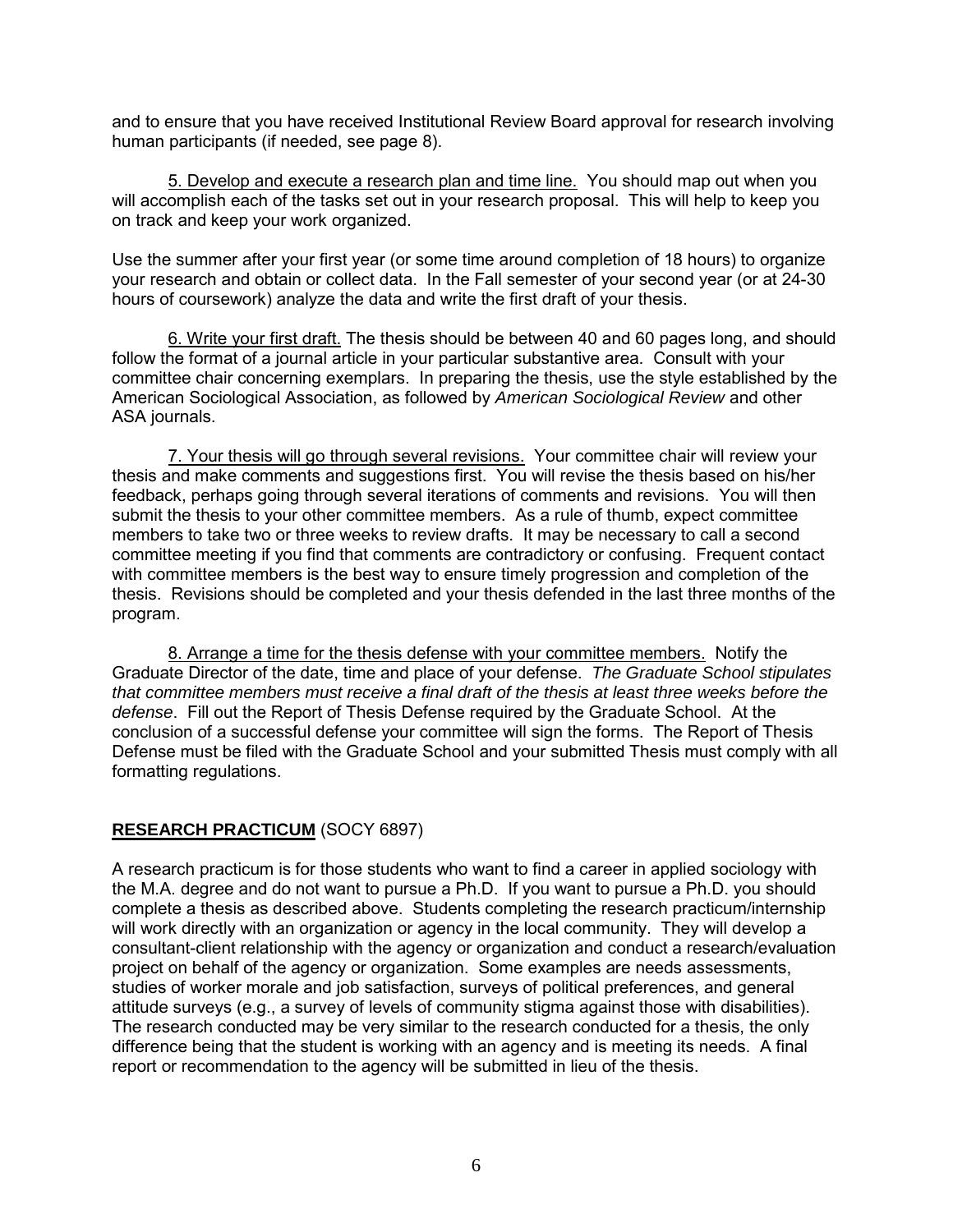In developing a research practicum, the student should work with a faculty member whose interests lie in the proposed area. They will contact various agencies or organizations; alternatively, the department may have internships available (check with the Graduate Director). Although the student is working with the agency, he/she still will have a committee with three members from the faculty. The student also will prepare a research proposal (to be approved by the departmental committee following a proposal defense) and will have a final oral defense in which the student presents his/her study and results or recommendations. A proposal form is to be completed. The student is directed to the section above on the thesis, as many of the steps are similar.

The final research report will resemble a thesis, although it is likely to be shorter and more narrowly focused on the problem specified by the agency. It should contain the following:

1. Introduction: State the research problem, justification, and the type of research (e.g., exploratory, descriptive, analytical, evaluation).

2. Background: Describe the agency, specific problem, history, and the student's role and relationship to the agency. This will contain a brief overview of the relevant sociological literature and a clear specification of the research objectives or hypotheses.

3. Methodology: Specify the research design (e.g., field interviews, survey, outcomes study), the methods of data collection (e.g., interviews, questionnaires, secondary data), and the analytic techniques (e.g., descriptive statistics, contingency tables or group comparisons, regression analysis). In general, much of the needed data analysis tends to be primarily descriptive and comparative. Agency personnel often find use of advanced statistics to be confusing.

4. Recommendations: State the findings of your study and the implications or recommendations suggested by your data.

## **TIME AND EFFORT FOR THE THESIS AND RESEARCH PRACTICUM**

The thesis and the research practicum are equivalent in time and effort. With a research practicum the student is likely to spend time in interaction with the agency, which is offset by the more narrowly focused objectives of the research project.

#### **CONTINUOUS ENROLLMENT**

Once the thesis or research practicum proposal has been approved, you fall under the continuous enrollment policy of the University. You are expected to be enrolled *every fall and spring semester* until you complete the thesis.

Students who have taken the allotted 6 credit hours of Thesis (SOCY6696) or Research Practicum (SOCY 6897) and have defended their project, but have not yet submitted their project, use the one-credit Graduate Residence (Grad 7999) to maintain their enrollment.

#### **FACILITIES**

The department of Sociology is located on the  $4<sup>th</sup>$  floor of Fretwell. We have a good deal of space, including a conference room, photocopying and fax room, mailroom, and lounge. Students on teaching assistantships share one office; however, the computers in the graduate